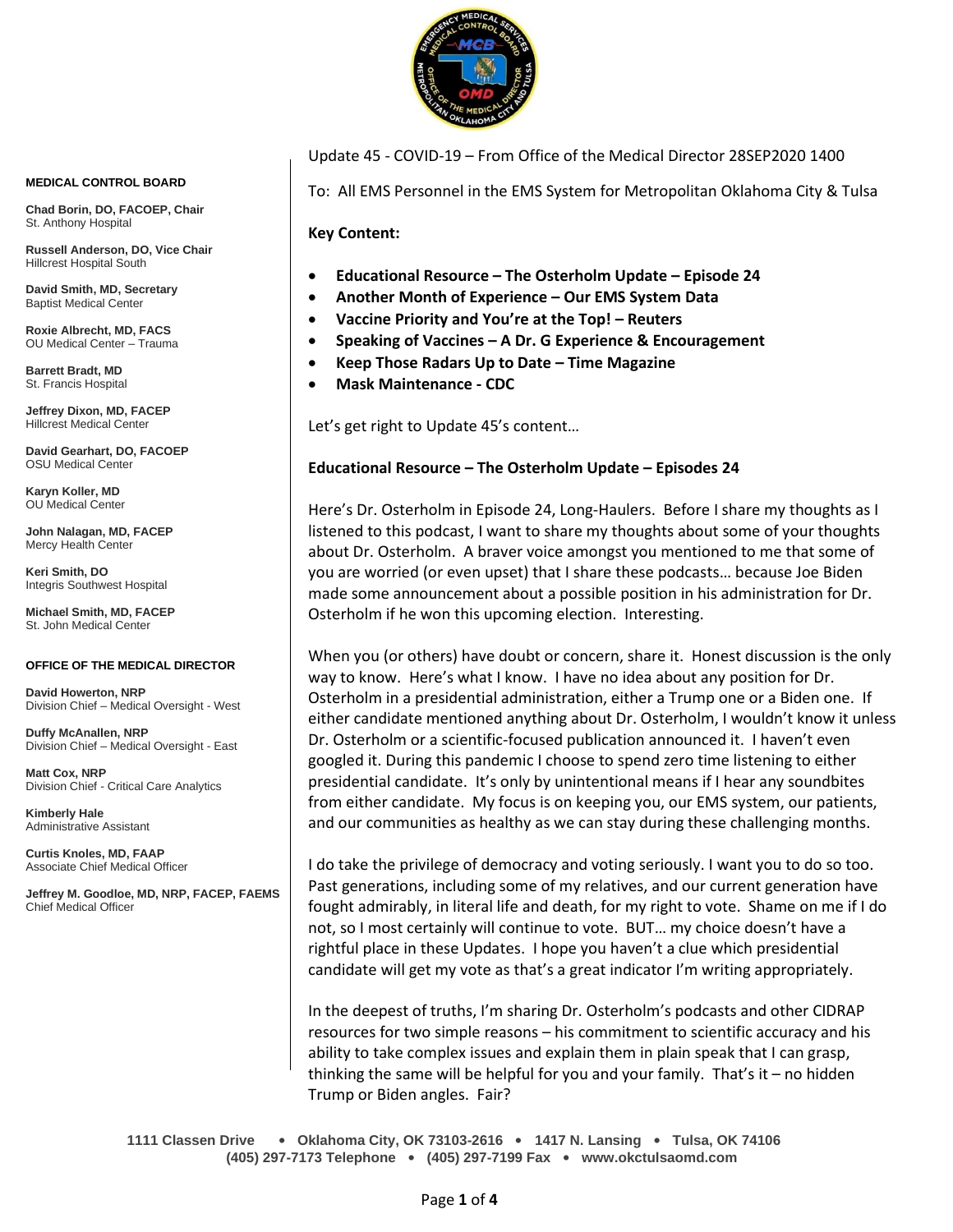In fact, you might be heartened to know in Episode 24 he spends far more time on Bruce Springsteen that anything about presidential politics. Oh, and there's his comment about leaving politics out and simply "calling balls and strikes." As a baseball fan, I like that. I also appreciate, and agree, with his comment about being skeptical, questioning anyone, including being sure to question him. Skepticism isn't cynicism, so be a healthy skeptic. It's good for your brain!

Here's the link for this latest "brain food" from Dr. Osterholm, and remember like all the other podcasts, the title is just one of many issues covered:<https://www.cidrap.umn.edu/covid-19/podcasts-webinars/episode-24> or any episode, the current and his prior may be found on Apple [Podcasts,](https://podcasts.apple.com/us/podcast/the-osterholm-update-covid-19/id1504360345) [Spotify](https://open.spotify.com/show/0ymlroFYVlSAnoq0uqECGx) and [Google Play.](https://play.google.com/music/listen#/ps/I3fioaqqcke5hdct6rzyryvyysa)

# **Another Month of Experience – Our EMS System Data**

This is the kind of experience we can gladly do without, but since we don't have that choice, let's make the best of it. My ongoing thanks to the OMD team and those leaders reporting the data in each organization that comprises the EMS System for Metropolitan Oklahoma City and Tulsa. Here's the latest 30-day report on our EMS system family that have been diagnosed with COVID-19 through a confirmed positive test:

| Prior to June 10:       | 9 individuals  |
|-------------------------|----------------|
| June 10-July 15:        | 36 individuals |
| July-16-August 15:      | 44 individuals |
| August 16-September 15: | 29 individuals |

Those numbers aren't cumulative, so the 36 doesn't include the previous 9 and the 44 doesn't include the previous 36, etc. While the latest numbers are fortunately less, we are still entering a challenging time of the year, one that typically brings more respiratory illness, even before COVID-19 came on the scene. Please continue to carefully use the right PPE (MEGG) at work, and be careful in your non-work life, to reduce your risk of joining these colleagues in illness. I'm grateful we continue to have no fatalities to date and very, very few hospitalizations among these 118 individuals.

## **Vaccine Priority and You're at the Top! – Reuters**

Speaking about staying protected, let's talk about vaccines. There's been lots of political chitter chatter about vaccines in the past several weeks. I'm doing my best to avoid those time sinkholes to stay focused on do they work or not and their safety. I am encouraged to see the responsible language that the manufacturers are taking in committing to not releasing any SARS-CoV-2 vaccine until such time that safety data are validated. Again, let's talk skepticism versus cynicism. It's easy to be cynical and think these companies are all about the profit. To be fair, vaccine making is a business, employees deserve to be paid, and operational costs must be paid, too (that sounds like an EMS system as well, doesn't it?). However, selling a dangerous product is a great way to go out of business fast. I'm pleased to see a public letter of commitment by the heads of these companies developing vaccines. If you're interested, you can find the public statement I'm referencing here:<https://www.businesswire.com/news/home/20200908005282/en/>

The best part of my reading about the development of SARS-CoV-2 vaccines is the distribution planning because that planning recognizes the importance of you and your EMS career work. Read for yourself where you stand in line when a safe vaccine is available: [https://www.reuters.com/article/us-health-coronavirus-vaccine-alllocatio/u-s-panel-says](https://www.reuters.com/article/us-health-coronavirus-vaccine-alllocatio/u-s-panel-says-health-workers-first-responders-should-be-first-to-get-covid-19-vaccines-idUSKBN25S5OA)[health-workers-first-responders-should-be-first-to-get-covid-19-vaccines-idUSKBN25S5OA](https://www.reuters.com/article/us-health-coronavirus-vaccine-alllocatio/u-s-panel-says-health-workers-first-responders-should-be-first-to-get-covid-19-vaccines-idUSKBN25S5OA)

## **Speaking of Vaccines – A Dr. G Encouragement**

I'm certain someone just asked me to share any new thoughts I have on flu. Oh, that was me talking to myself again. Well, let's take advantage of that!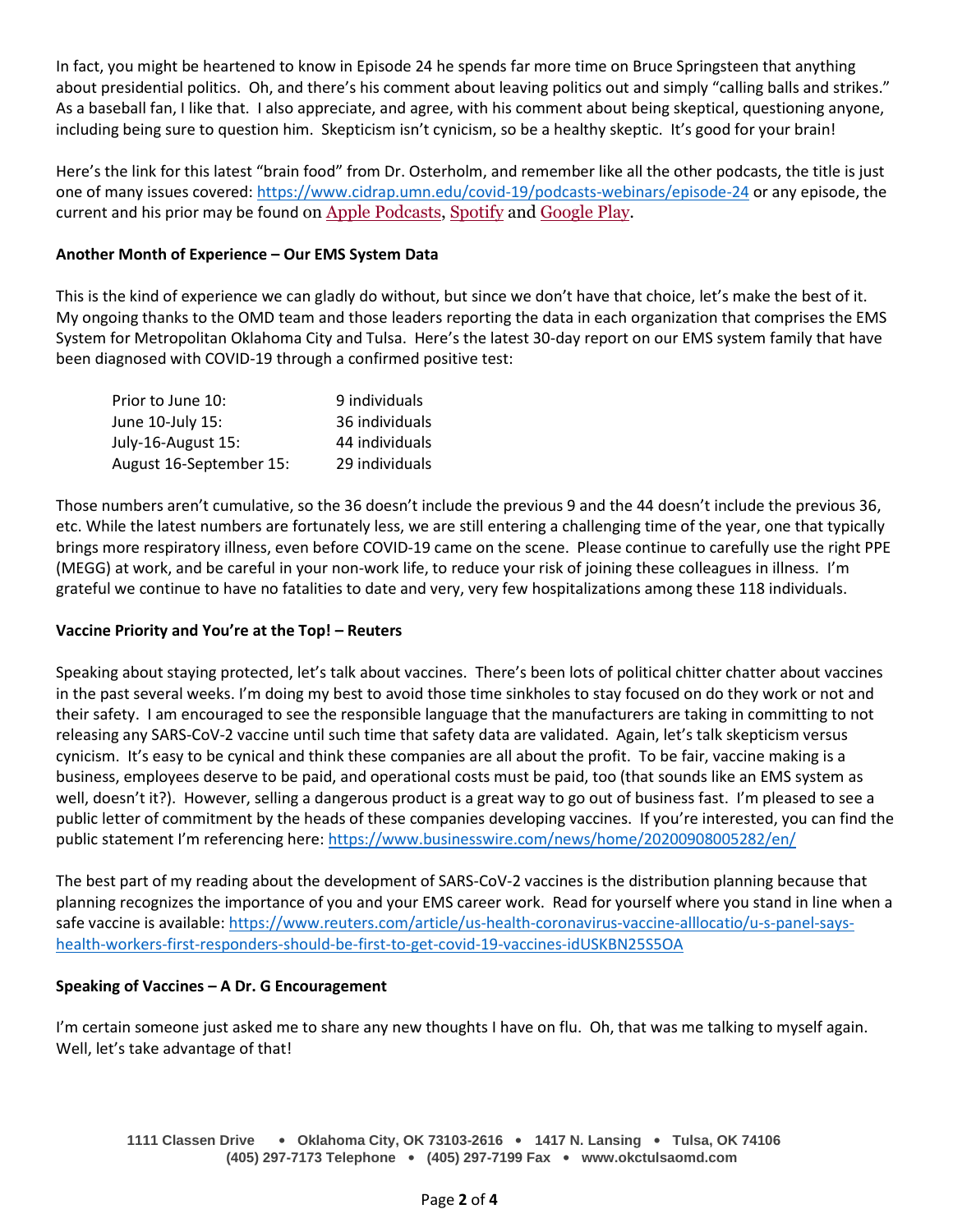It's influenza vaccination time. Or at least it's the start of influenza vaccination time. It's been available since mid-August in some clinics and pharmacies, but if you didn't already know, there is such a thing as too early to get your annual flu vaccination.

I predicted and was happily wrong ("happily wrong" means an opportunity to learn) that we would see a greater push for flu vaccinations in early September this year. Turns out there is a perfectly scientifically sound reason why we didn't. Annual flu vaccinations do bring us protection, but not everlasting protection. It brings protection for a few months. If we get it too early, we can lose the protection we are trying to get at the worse time to lose it – when flu is peaking in the Jan-Feb timeframe. So, now is about the earliest to start getting your flu vaccinations. Interestingly in Dr. Osterholm's podcast we just discussed, he lets us know he typically doesn't get his annual flu vaccination until mid-November. He tracks the flu case counts in Minneapolis and only gets his when he sees the rise occurring. That's a very diligent public health viewpoint.

For the rest of us though, especially those of us (you and me) taking care of influenza patients now and in the next few weeks, it makes sense we go ahead and get our vaccination.

Here's my own story about getting my vaccination this year. Sept 22 was a Tuesday and Tuesdays are slower days at Costco. I just happened to see a sign that they offered flu vaccination in their pharmacy and when I walked over that direction, exactly zero persons were lined up. That's a perfect Dr. G scenario. I filled out a quick screening form and they took my health insurance information. I was told "We'll be back with you in 15 minutes. We have to get the shot ready." That's pharmacy lingo (I think) for getting authorization from my health insurance first. It was nice that the \$19.95 cost was paid directly by my insurance and it was an absolutely no charge to me experience. Add another 6 minutes of me standing at the pharmacy, 15 seconds to walk into the "vaccination room." 60 seconds for the vaccination – note to others, ED RNs do give less painful vaccinations than pharmacists do, and 45 seconds to walk out rubbing my deltoid, and there's my 23 minutes of experience.

Now, that's not a complaint. Well, my arm was a bit sore, but more importantly, it's a note of some cautions:

- 1. Take advantage of any on the job vaccination and save yourself 23+ minutes of off work time.
- 2. Schedule vaccinations for your family so they can avoid any long lines of people doing the same. Isn't it ironic to be standing in a big group of people for a shot to avoid getting sick from being around a big group of people this time of year?
- 3. 23 minutes was during a time exactly no one else was getting a vaccination at a public pharmacy. What's it going to be like when larger percentages of the public want a vaccination? Not good.

Bottom line – please get you and your family protected. You and they (and our patients, too!) deserve it. And for any of you working part-time in legal counsel for Costco, let the record show, yes, I do like Costco.

## **Keep Those Radars Up to Date – Time Magazine**

Which should you be more worried about – dispatch to a nursing home for a "sick call" or to an apartment for a 23-yearold with body aches? Hmm. How about "both" as your answer? Right answer for the time being.

In the earliest parts of our COVID-19 journey, we understandably put a lot of focus on the elderly and those with chronic illnesses as highest risk for contracting (and spreading) this viral disease. There's still truth in those concerns. Many of the COVID-19 positive patients I personally cared for in the ED this past weekend were 70 years of age or older. But not all were. Here's an "infectious disease radar adjusting" article from *Time* magazine on why we need to be careful with younger adults and teens, the faster growing segment of COVID-19 patients right now: <https://time.com/5892670/coronavirus-age-breakdown-us/>